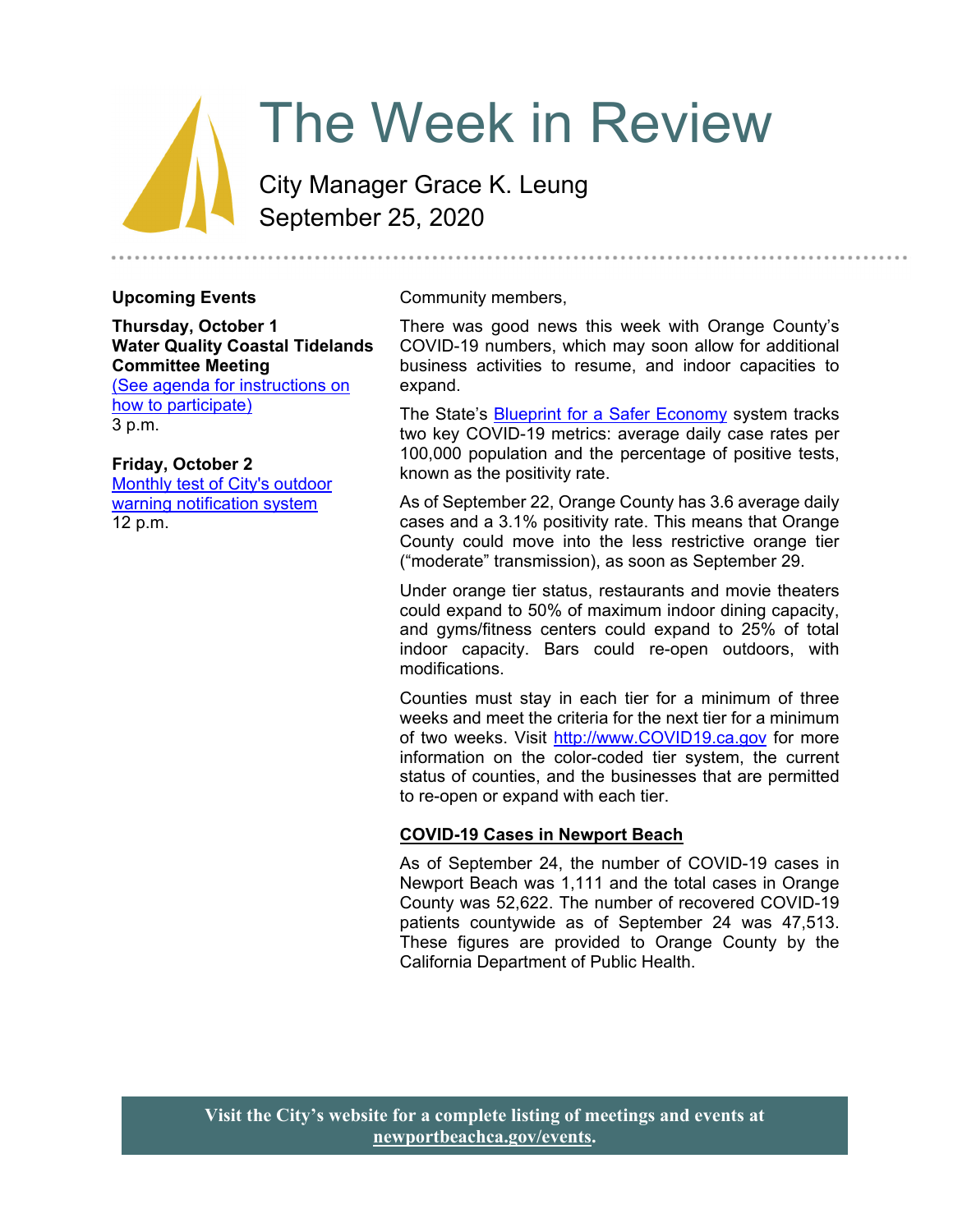# **COVID-19 News and Resources**

August 28, State officials unveiled the Blueprint for a Safer Economy (Blueprint), a new, fourtiered, color-coded system for re-opening California's businesses. The Blueprint, that went into effect on August 31, replaces the County Data Monitoring List. It includes revised criteria and timelines and is designed to reopen businesses more gradually than the State's previous process.

Counties will move through each of the four tiers based on two key metrics: case rates and the percentage of positive tests. Moving from tier to tier will require a 21-day wait time and counties will be required to meet the metrics for the next tier for two weeks in a row.

The State's "COVID-19 Employer Playbook" includes guidance for workplace safety, best practices for an outbreak, testing information for employees, and more. The document, available at this link, provides useful information for business and industry to slow the transmission of COVID-19 and prepare for cases among employees.

The County of Orange continues to add new COVID-19 data and information to its website at https://occovid19.ochealthinfo.com/coronavirus-in-oc. The County of Orange Healthcare Agency's COVID-19 Hotline can be reached at (714) 834-2000, or by email at, Eteam@ochca.com. County staff monitors the hotline and email box and answers questions about industry reopening and activity resumption, current guidance and more.

The County also maintains a growing list of FDA-approved testing sites for County residents who are essential workers or showing symptoms of COVID-19. If you are showing symptoms, please contact your healthcare provider for testing information first. If you do not have a healthcare provider, visit https://occovid19.ochealthinfo.com/covid-19-testing-and-screening for testing information. The SOS Health Center in Newport Beach is an approved community testing site. Call (949) 270-2100 for an appointment.

Please visit newportbeachca.gov/covid19 for the latest City news and useful web resources, including information about the federal, state, and county resources available to help small businesses and workers that have been financially impacted. We also have a page of free resources available through the Newport Beach Public Library and local organizations like SCORE, including online learning and business databases. You can also follow the City on Facebook, Twitter and Instagram, and look for alerts from our City staff on Nextdoor.

## **Newport, Together Website Update**

Recently, City staff has been working to update the Newport, Together website to ensure it is relevant with the current General Plan Update efforts.

If you have not visited in a while, you will notice it still contains information regarding the community's general plan as a whole, but focuses primarily on the Housing, Land Use, and Circulation Elements, as well as environmental justice. As the City moves toward the Virtual Housing Element Workshop on October 20, 2020, this website will be a great resource for the community to stay current, informed and engaged on the efforts.

For information, check it out at www.newporttogether.com! Also, be sure to sign up/register to be notified of upcoming events. In the coming months, additional content will be added, including ondemand video presentations, engaging virtual activities, and more. Be sure to check back frequently and we look forward to the community's participation in this effort!

## **Homelessness Update**

Addressing homelessness continues to be a priority in the City's ongoing COVID-19 response, working closely with contractor City Net and regional partners throughout the county and state. Recently, people in Newport Beach experiencing homelessness have been placed in motels through Project Roomkey, a state initiative to provide shelter during COVID-19. Newport Beach staff and City Net staff are collaborating with the Illumination Foundation, a local non-profit agency working with the state to facilitate Project Roomkey.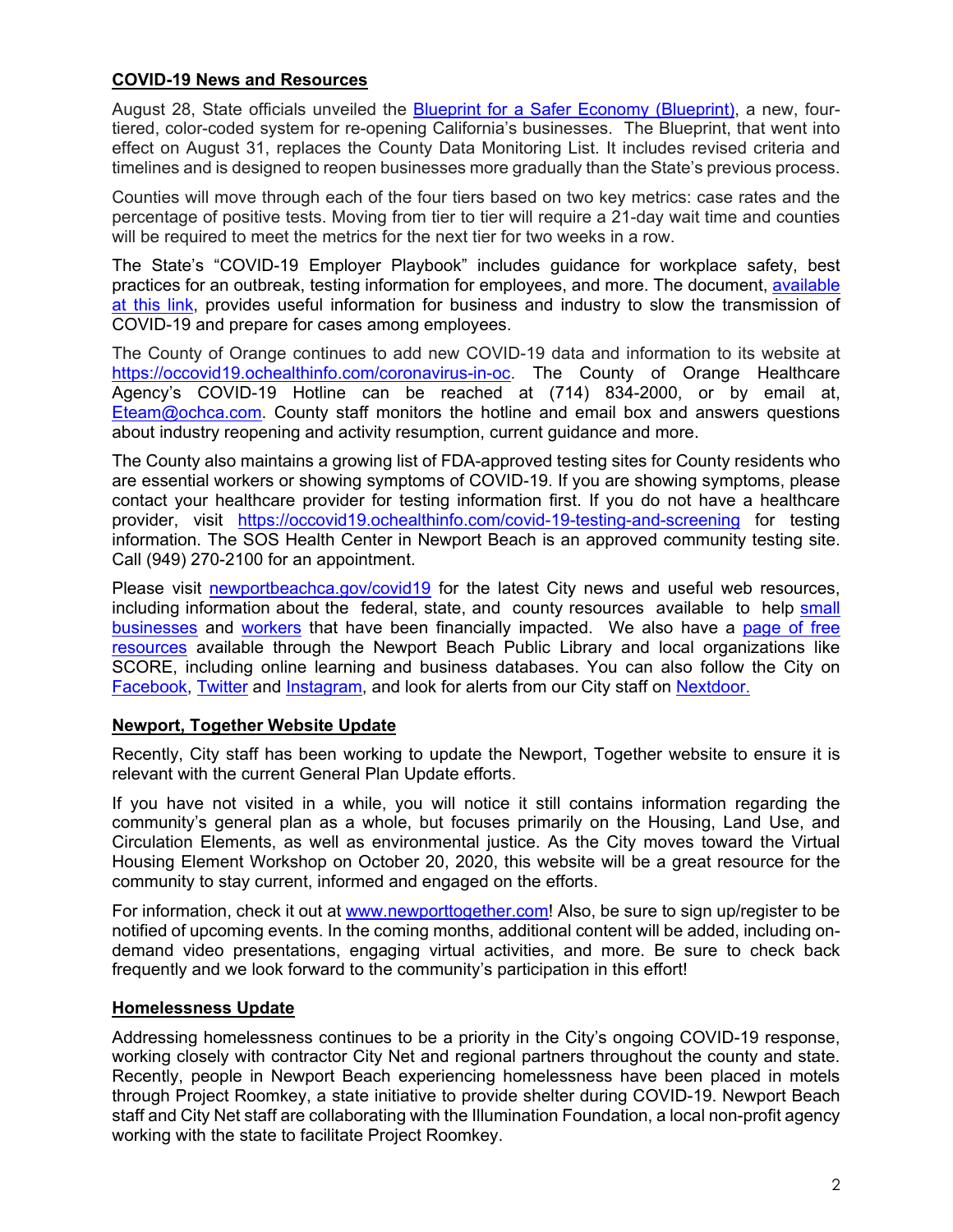## Success Stories

- Twelve military veterans and their families have been housed so far this month through the County's Coordinated Entry System. The Coordinated Entry System manages a roster of eligible veterans and works with service providers, such as City Net, to match veterans with housing opportunities.
- City Net staff completed a screening for a new client for the State of California Housing and Disability Advocacy Program (HDAP). The HDAP gives highest priority to chronically disabled homeless people to secure permanent housing and medical benefits.
- Two people in Newport Beach experiencing homelessness were enrolled into City Net services, including one veteran. City Net staff completed Vulnerability Index Intake Assessments for each. The assessments are used to screen clients to determine proper placement in the County's Continuum of Care system. Some assessment factors include age, health issues, and length of time being unsheltered. Case managers will follow up with the clients to provide housing assessments and prepare documentation for housing. One of the two people was referred to Project Roomkey for shelter.
- Two people were placed in motels through Project Roomkey after experiencing homelessness in Newport Beach.
- The Homeless Liaison Officer, Homeless Coordinator, and City Net staff are working with an elderly woman recently placed in a motel. The woman received a new photo ID, Electronic Transfer Benefit (EBT) card, a health screening and postal service through Share Our Selves last week. The EBT system is used in California for the delivery, redemption, and reconciliation of issued public assistance benefits, such as CalFresh, CalWORKs, and other food and cash aid benefits. Established in 2004, EBT provides up to \$125 a person a month to purchase food. Share Our Selves, established in 1979 in Costa Mesa, emphasizes care of the whole person through the comprehensive services offered at their health center, including medical and dental care, social services, behavioral health and seasonal outreach programs. Everyone is welcome at SOS, even if they are uninsured or cannot afford to pay.
- City Net staff continues to provide support and case management to several elderly people sheltering in motels while they await placement into permanent, supportive housing.

The City Net hotline number is (714) 451-6198. Those who call the hotline may leave a detailed voicemail message for themselves or others in need and City Net staff will respond within 48 hours. For immediate assistance call the County's Crisis Prevention Hotline at (877) 7-CRISIS or (877) 727-4747. To enroll in Project Roomkey, call (714) 834-3000.

# **Lifeguard End of Summer Report**

Beach crowds and lifeguard activity increased in 2020 compared to 2019. This is due to several factors including warmer than average weather and increased visitation due to COVID restrictions. Summer beach population was estimated at 5.3 million, a 9% increase over 2019. Total call volume for the lifeguards was 170,065; a 39% increase over last year.

The surf was small to moderate through most of the summer. Preventative actions by lifeguards were up 12% at 69,237. Rescues were down slightly compared to 2019 with 2,201 people pulled from the ocean. Lifeguards made over 15,000 code enforcements (a 34% increase over 2019) and public contact and assists increased 13% to over 30,000. Lifeguard rescue boats were busy with 383 vessel calls, a 57% increase year in 2019.

One positive was a 74% decrease in stingray injuries compared to last summer. You should still do the stingray shuffle because lifeguards have treated over 500 people so far this year.

Lifeguards estimate that the beach population from January 1 to September 15 was seven million, up 128,000 or 2% over 2019. This is significant since the beaches were closed on July 4th